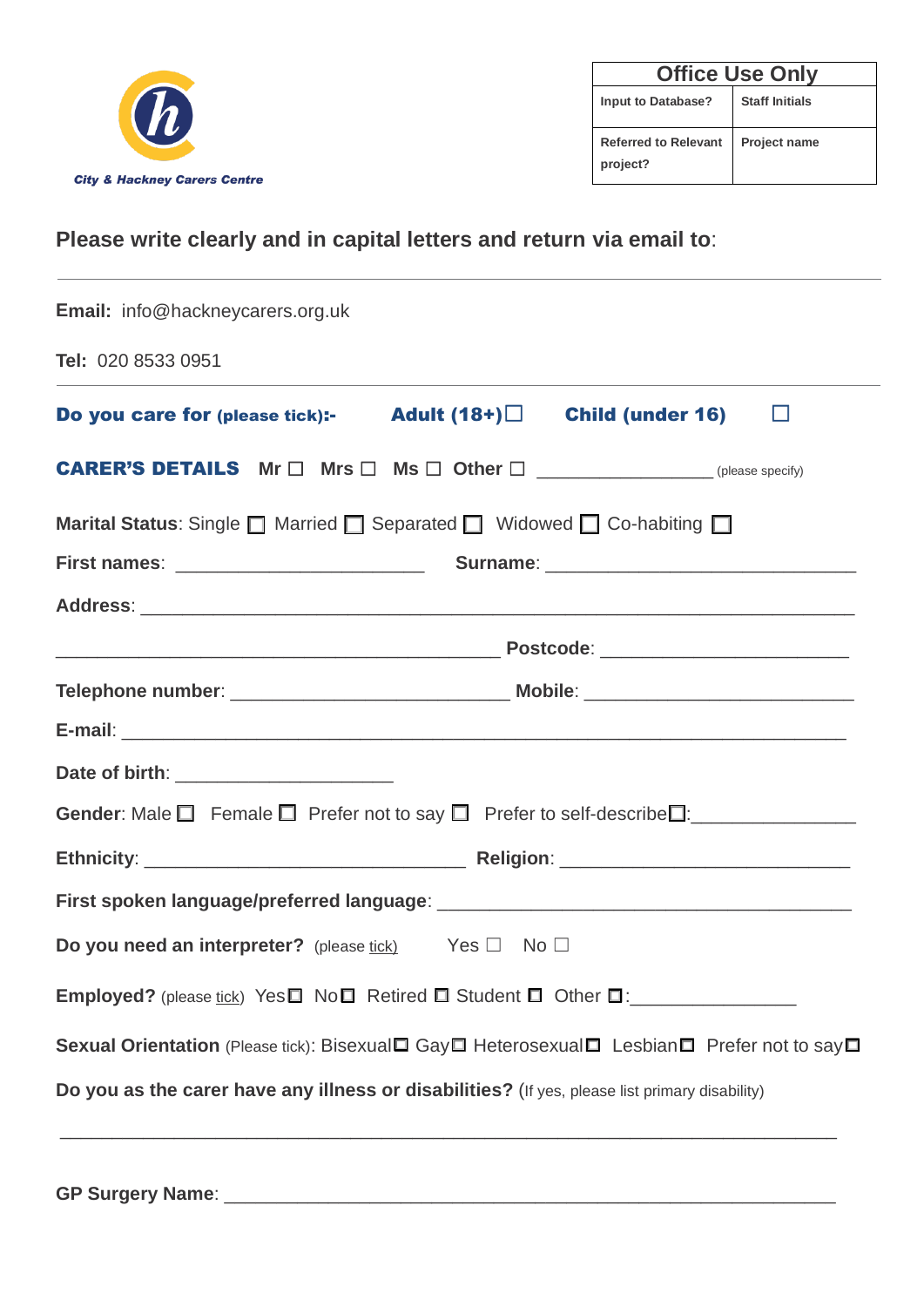| Who do you care for? (Please tick one of the options below):                                                                                                                                              |                           |  |  |  |
|-----------------------------------------------------------------------------------------------------------------------------------------------------------------------------------------------------------|---------------------------|--|--|--|
| Partner□ Husband□ Wife□ Mother□ Father□ Son□ Daughter□ Brother□ Sister□                                                                                                                                   |                           |  |  |  |
| Neighbour□ Friend□ Grandchild□ Grandmother□ Grandfather□ Other□ _________                                                                                                                                 |                           |  |  |  |
| Hours spent caring per week: ______ How long have you cared for this person? ______                                                                                                                       |                           |  |  |  |
|                                                                                                                                                                                                           |                           |  |  |  |
|                                                                                                                                                                                                           | How old are they? _______ |  |  |  |
| <b>DETAILS OF THE PERSON YOU CARE FOR:</b>                                                                                                                                                                |                           |  |  |  |
|                                                                                                                                                                                                           |                           |  |  |  |
|                                                                                                                                                                                                           |                           |  |  |  |
|                                                                                                                                                                                                           |                           |  |  |  |
|                                                                                                                                                                                                           |                           |  |  |  |
| Telephone Number: ________________________________Mobile: ______________________                                                                                                                          |                           |  |  |  |
| Date of Birth: ________________________                                                                                                                                                                   |                           |  |  |  |
|                                                                                                                                                                                                           |                           |  |  |  |
| Ethnicity: ___________________________________GP Surgery: ______________________                                                                                                                          |                           |  |  |  |
| What is the illness, disability or condition of the person you care for: (please list)<br>$1:$ $\overline{\phantom{a}}$                                                                                   |                           |  |  |  |
| Is there anything else you would like to tell us about their condition?                                                                                                                                   |                           |  |  |  |
| Are they registered disabled? Yes $\square$ No $\square$                                                                                                                                                  |                           |  |  |  |
| Has the person you care for been assessed by Social Services? Yes $\square$ No $\square$                                                                                                                  |                           |  |  |  |
| Are they / you receiving any professional support? For example (social services support<br>such as a care package, paid nursing care, meals on wheels) Please give any information that may be<br>useful: |                           |  |  |  |

**\_\_\_\_\_\_\_\_\_\_\_\_\_\_\_\_\_\_\_\_\_\_\_\_\_\_\_\_\_\_\_\_\_\_\_\_\_\_\_\_\_\_\_\_\_\_\_\_\_\_\_\_\_\_\_\_\_\_\_\_\_\_\_\_\_\_\_\_\_\_\_\_\_\_\_\_\_\_\_\_\_\_\_\_\_\_\_\_\_\_\_\_\_\_**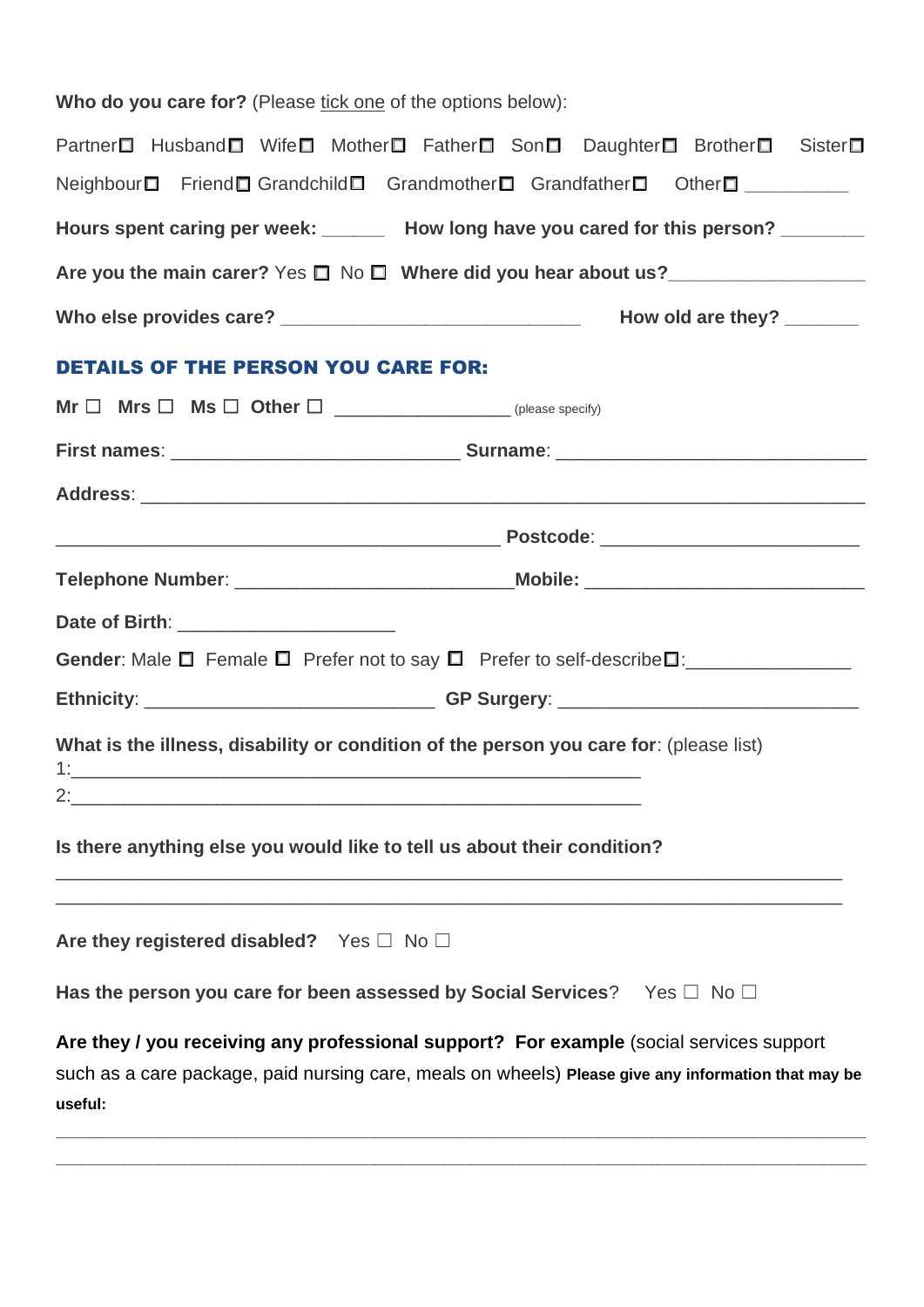# **What would you most like help with** (please tick)

| Health                   | $Yes\square$ | $No\Box$ |
|--------------------------|--------------|----------|
| Caring Role:             | $Yes\square$ | No⊡      |
| <b>Time for Yourself</b> | YesD         | No⊡      |
| Housing:                 | YesD         | No⊡      |
| Benefits/Finances        | $Yes\square$ | $No\Box$ |
| Training/Employment      | YesD         | No⊡      |

## **Would you like to be contacted with more information about our services?** (please tick)

## **Parent Carers Support Service Yes□ No**□

The Parent Carers Project aims to address some of these gaps, highlight the needs of Parent Carers **(caring for children with special needs under the age of 19).** To provide support through peer support groups, grant applications, training and workshops, specialist advice, access to counselling and coaching, access to employment, education and volunteering support. For more information please visit our website **[https://www.hackneycarers.org.uk/parent-carers.](https://www.hackneycarers.org.uk/parent-carers)** 

## **Brocals - for men aged 50+ Yes**☐ **No**☐

Brocals is Hackney's latest and greatest multi-generational men's befriending project. Brocals decreases social isolation in men aged 50 and over through a combination of regular meet-ups and a series of minibus and coach trips locally and further afield. For more information please visit the website **[https://www.hackneycarers.org.uk/brocals.](https://www.hackneycarers.org.uk/brocals)** 

## **Carers Collective - for carers aged 50 + Yes**☐ **No**☐

Carers Collective Hackney is an art collective for people who care. It is a place where older carers of all sizes, ethnicities, races and sexual orientations can collaborate on projects, form friendships, and celebrate and inspire one another. The Carers Collective connects carers through virtual and face to face meet-ups and creative activities. For more information please visit the website **[https://www.hackneycarers.org.uk/carerscollective.](https://www.hackneycarers.org.uk/carerscollective)** 

**Working for Carers** (carer led employment & training project) **Yes**□ No□

Are you an unpaid Carer aged over 25 years and currently unemployed? Do you want to build your confidence and learn new skills? Have you thought about starting work, education or volunteering? If Yes, this FREE project is a great opportunity for you! Offering one to one support, training workshops and group sessions and help with travel and other expenses.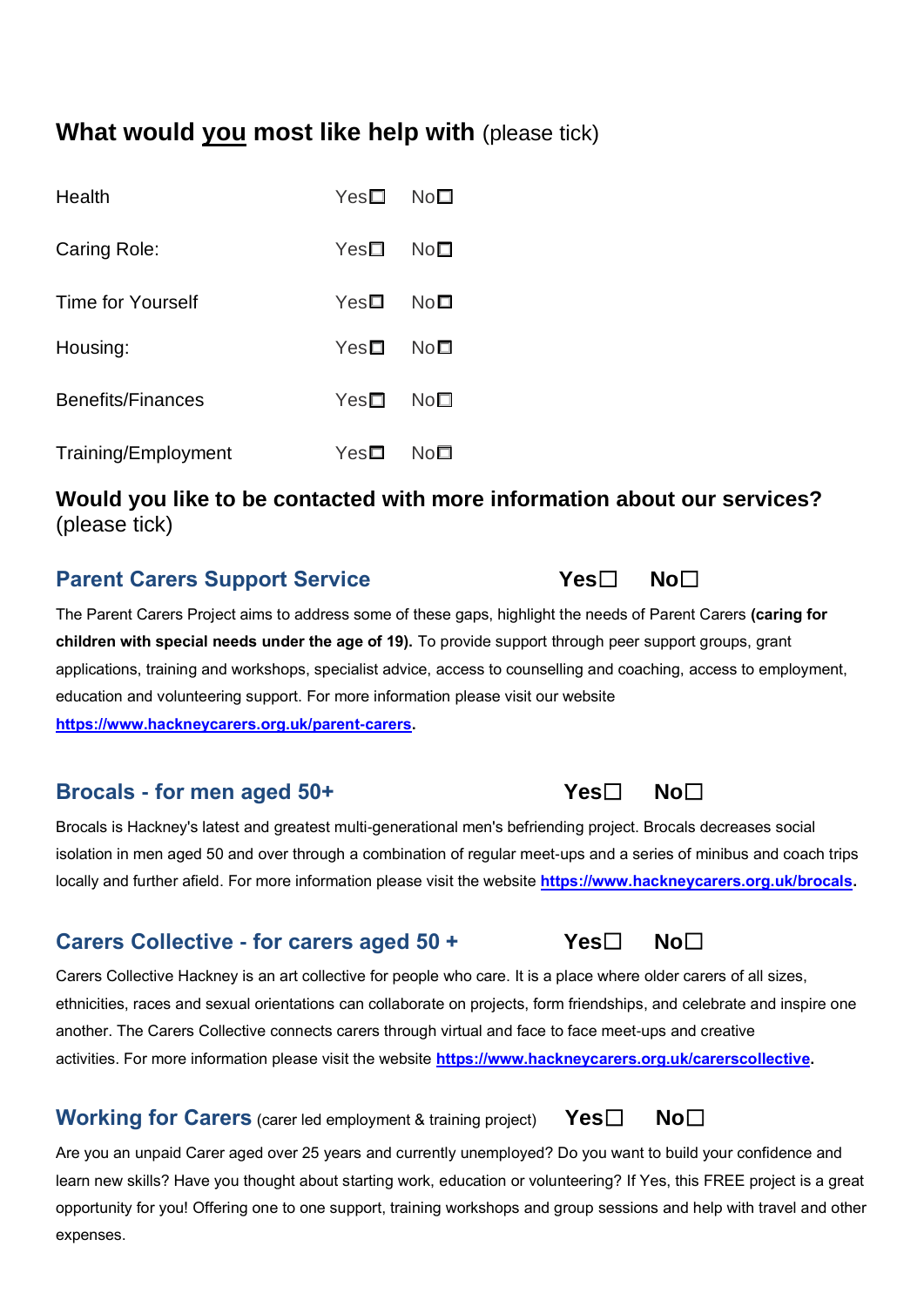# **Counselling Service Yes**☐ **No**☐

The Counselling Service offers 12 counselling sessions with options to extend beyond this often on offer. Speaking to a counsellor in confidence will allow you to share your feelings with someone who will listen and not judge. Counselling is available to any unpaid carers who live in or care for someone living in the City of London or the Borough of Hackney, for more information please visit our website **<https://www.hackneycarers.org.uk/counselling>**

# **Listening Ear Service Yes□ No**□

The Listening Ear sessions are one-to-one meetings or telephone conversations with a trained volunteer or member of CHCC staff. They provide you with the space to talk about your caring situation and any other concerns in a safe and supportive setting. Sessions last 50 minutes and are by appointment only. You can have as many as 12 sessions in 6 months. For more information please visit our website **[https://www.hackneycarers.org.uk/listening-ear.](https://www.hackneycarers.org.uk/listening-ear)** 

## **Coaching Service** (When funding permits) **Yes**☐ **No**☐

Coaching can help you deal with the day-to-day reality of being a carer. The services offer time to focus on yourself – what you need/want, active listening – to help you achieve clarity and understanding and help you work out your own solutions and next steps, confidence-building, empowering you to make the decisions or the action that is needed, another perspective, an alternative viewpoint, challenging your self-limiting beliefs and assumptions, reinforcement and encouragement to stick with it, make changes positively.

# **Digital Inclusion Project Yes**☐ **No**☐

Technology has a vital role to play in supporting carers and digital solutions can be both cost-effective and highly beneficial. The internet is full of all sorts of information and support for carers. In fact access to the internet can help decrease isolation, improve well-being and develop new skills. It can also help to make some caring tasks a lot easier by saving you time and energy. There is a two-part project that aims to reduce the digital divide for carers of all ages living in the City of London and Hackney. For more information please visit our website **[https://www.hackneycarers.org.uk/digital-inclusion.](https://www.hackneycarers.org.uk/digital-inclusion)** 

# **Advice Service Yes**☐ **No**☐

We are a provider of generalist advice to carers living in or taking care of someone living in Hackney. Our trained Advisers can advise and help you with benefits checks, form filling, appeals and advice on issues such as welfare rights, housing, and getting help from social service. In addition to English, we offer this service in the following languages; Gujrati, Urdu, Bengali and Hindi. We offer both face to face and telephone advice depending on your needs. To ensure that we are offering an effective service, appointments must be pre-booked. For more information please visit our website **[https://www.hackneycarers.org.uk/advice.](https://www.hackneycarers.org.uk/advice)** 

**Please read the privacy notice on the next pages and sign the declaration before returning this form. Thank you.**





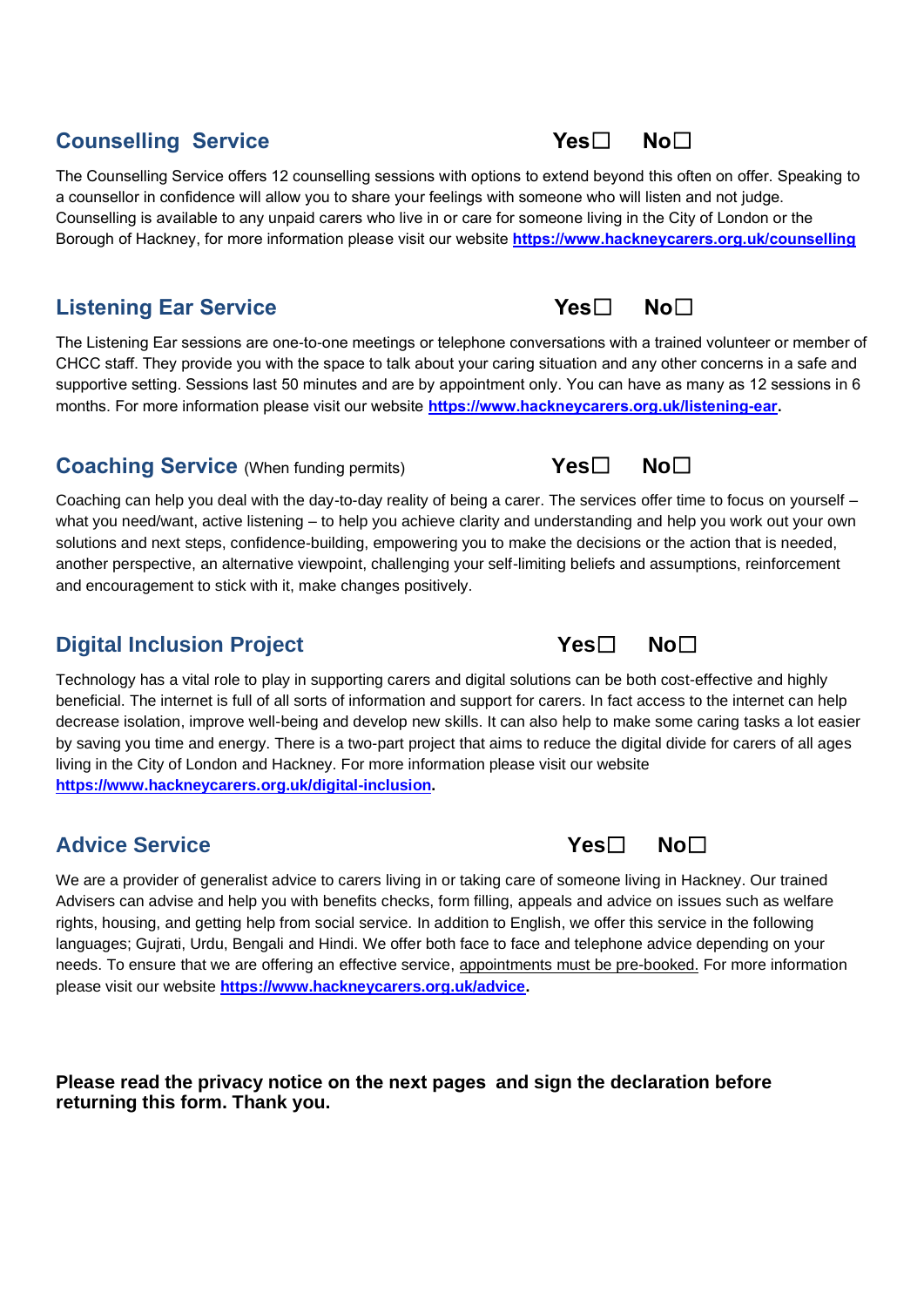## PRIVACY NOTICE AND DECLARATION

### **Your Personal Data & Where It's Stored**

When you register with City and Hackney Carers Centre (CHCC) you will be added to the Hackney Carers Centre's secure confidential database, your information might also be kept within our secure email and IT systems. The information you supply will create your client record on our database and your information will be held securely. Whether you get advice face-to-face, over the phone, by email or chat, our staff and advisers will log all your information, correspondence, and notes about your problem into our secure database. We collect and use the details you give us so we can help you. We have a 'legitimate interest' to do this under data protection law. This means it lets us carry out our aims and goals as an organisation. If you've been referred to us from another organisation, they'll send us your information using a referral form. They'll get your permission before sending us your information. All staff at CHCC accessing data have had data protection training to make sure your information is handled sensitively and securely. We'll always explain how we use your information.

In order to understand your caring role, we ask for personal details of the person/s you care for. It is important that we have their permission to hold their details on our database. We will not contact the person you care for unless it is with your agreement. In the event that they do not give their consent, we can create an anonymous record but this may restrict the level of support that we are able to offer you as a carer and the person you care for.

## **How to Access Your Personal Data**

If you want to know what personal data we have about you, you can ask us for details of that personal data and for a copy of it (where any such personal data is held). There is not normally any charge for the request, but if your request is excessive for example, if you make repetitive requests, a fee may be charged to cover our administrative costs in responding.

## **How Long Your Personal Data Will Be Kept**

We will keep your information for a full 6 years (or for 12 years if your case has been subject to a serious complaint, insurance claim or other dispute).

### **How We Use Your Information**

The main reason we ask for your information is to help and support to solve your problem. We only access your information for other reasons if we really need to - for example:

- for training and quality purposes
- to investigate complaints
- to get feedback from you about our services
- to help us improve our services

### **When we share your information with other organisations**

With your permission, we might share your information with other organisations so we can:

- help solve your problem for example if you ask us to contact your GP, DWP or other relevant agancies we might need to share your name, address and financial details with them.
- refer you quickly to another organisation for more advice and/or specialist advice, if relevant.
- monitor the quality of our services such as share your information with the Advice Quality Standard (AQS) assessors for service improvement and quality assurance check.

There might be specific organisations we share your information with, depending on what service you access for example with social workers, counsellors, advice and information workers, administrative staff or other health and social care professionals involved in arranging or supporting you. Organisations we share your data with must store and use your data in line with data protection law. They'll have their own privacy policies for how they handle your information and keep it safe.

### **Changes To Your Personal Data**

It is very important that the personal information that we hold about you is accurate and up-to-date. Please tell us if your personal information changes by calling us on 020 3533091 or email **info@hackneycarers.org.uk**